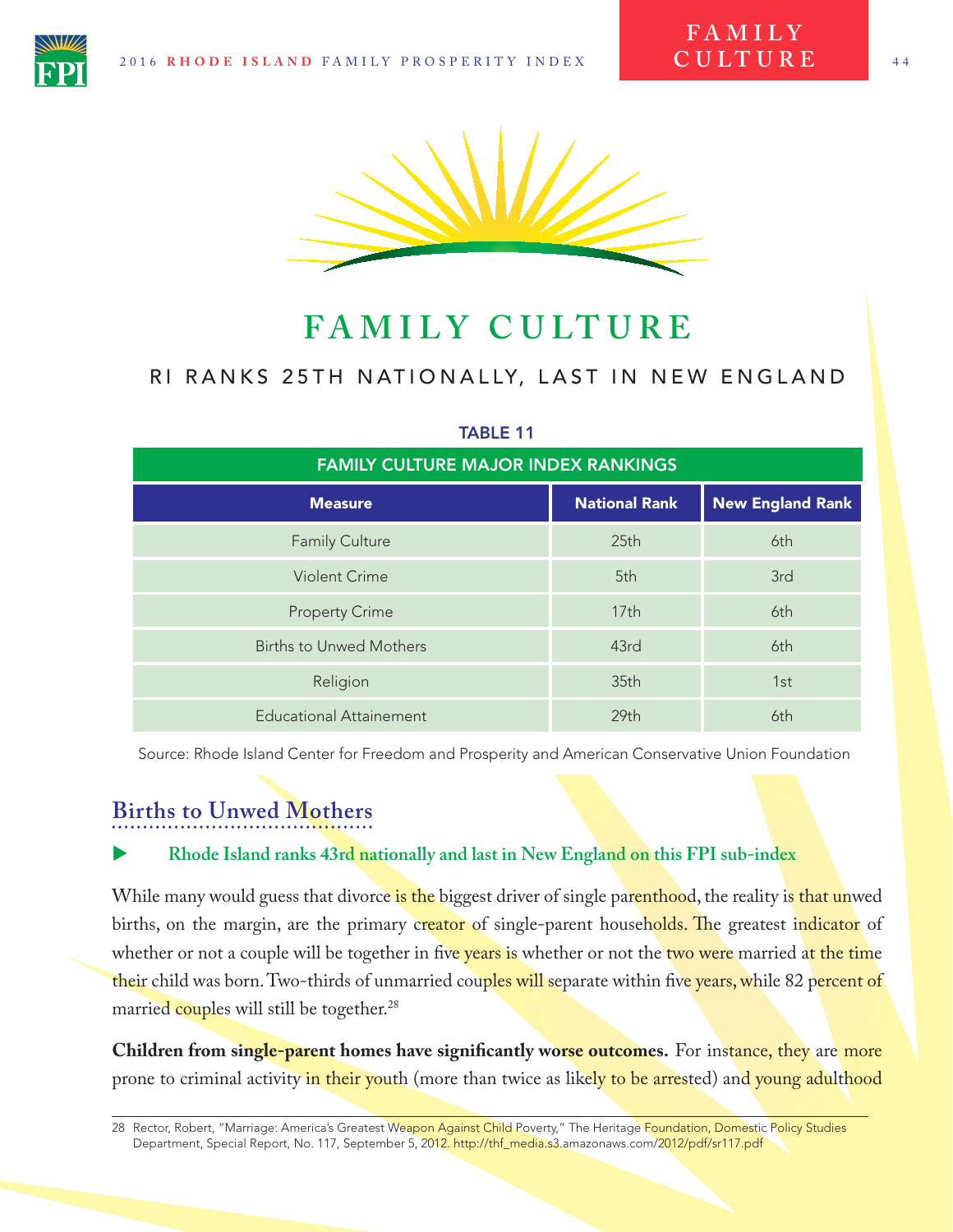



(three times more likely to be in jail by age 30) relative to children from intact married families.29

In 2014, 45 percent of all births in Rhode Island were to unwed mothers, which is higher than the national average of 41 percent. Rhode Island ranks 43rd — or eighth highest — on the 2016 FPI sub-index for births to unwed mothers.

## **Church Attendance**

#### X **Rhode Island ranks 35th nationally but frst in New England on this FPI sub-index**

Government should never be involved in directing citizens' religious practices. Government data does demonstrate the strong correlation between regular church attendance (or increased religiosity) and positive social outcomes.

For instance, research shows that greater religiosity correlates with lower crime rates,<sup>30</sup> reduced drug use,<sup>31</sup> and greater academic performance.<sup>32</sup> Additionally, religion and, relatedly, marriage are two proven bulwarks against the Demographic Winter from which Rhode Islanders are suffering.<sup>33</sup> Policymakers should therefore consider whether state laws and regulations impede or crowd out religious engagement or infringe upon religious freedom.

Rhode Island has a relatively high level of religiosity, with 36 percent of the population reportedly participating in weekly church attendance in 2014. This is higher than neighboring New England states but ranks only 35th nationally on the religion sub-index of the 2016 FPI.



<sup>29</sup> Carlson, Marcia J., "Trajectories of Couple Relationship Quality after Childbirth: Does Marriage Matter?" Center for Research on Child Wellbeing, Working Paper #2007-11-FF, April 2007. http://crcw.princeton.edu/workingpapers/WP07-11-FF.pdf

<sup>30</sup> Johnson, Byron R., "The Role of African-American Churches in Reducing Crime Among Black Youth," Baylor Institute for Studies of Religion, 2008. http://www.baylorisr.org/wp-content/uploads/ISR\_Role\_African\_American.pdf

<sup>31</sup> Johnson, Byron R., "A Better Kind of High: Religious Commitment Reduces Drug Use Among Poor Urban Teens," Baylor Institute for Studies of Religion, 2008. http://www.baylorisr.org/wp-content/uploads/ISR\_Better\_High.pdf

<sup>32</sup> Regnerus, Mark D., "Making the Grade: The Influence of Religion Upon the Academic Performance of Youth in Disadvantaged

Communities," Baylor Institute for Studies of Religion, 2008. http://www.baylorisr.org/wp-content/uploads/ISR-Making-Grade\_071.pdf 33 Fagan, Patrick and Potrykus, Henry, "Marriage, Contraception, and the Future of Western Peoples," Marriage and Religion Research Institute, November 30, 2011. http://downloads.frc.org/EF/EF11K50.pdf